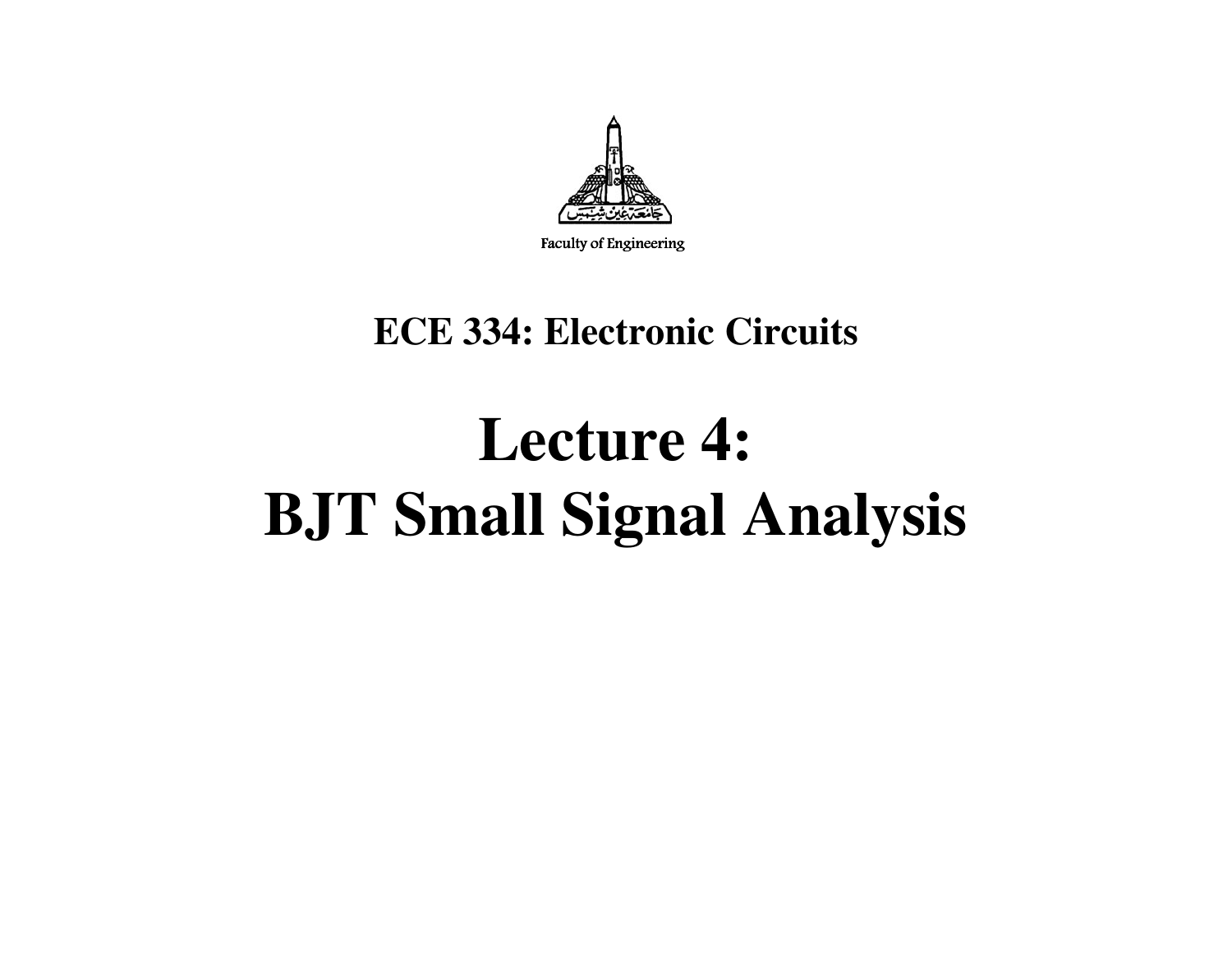#### **Example: Graphical Analysis**



Input circuitB-E voltage loop

 $V_{BB} = I_{B}R_{B} + V_{BE}$ 

$$
I_B = (V_{BB} - V_{BE})/R_B
$$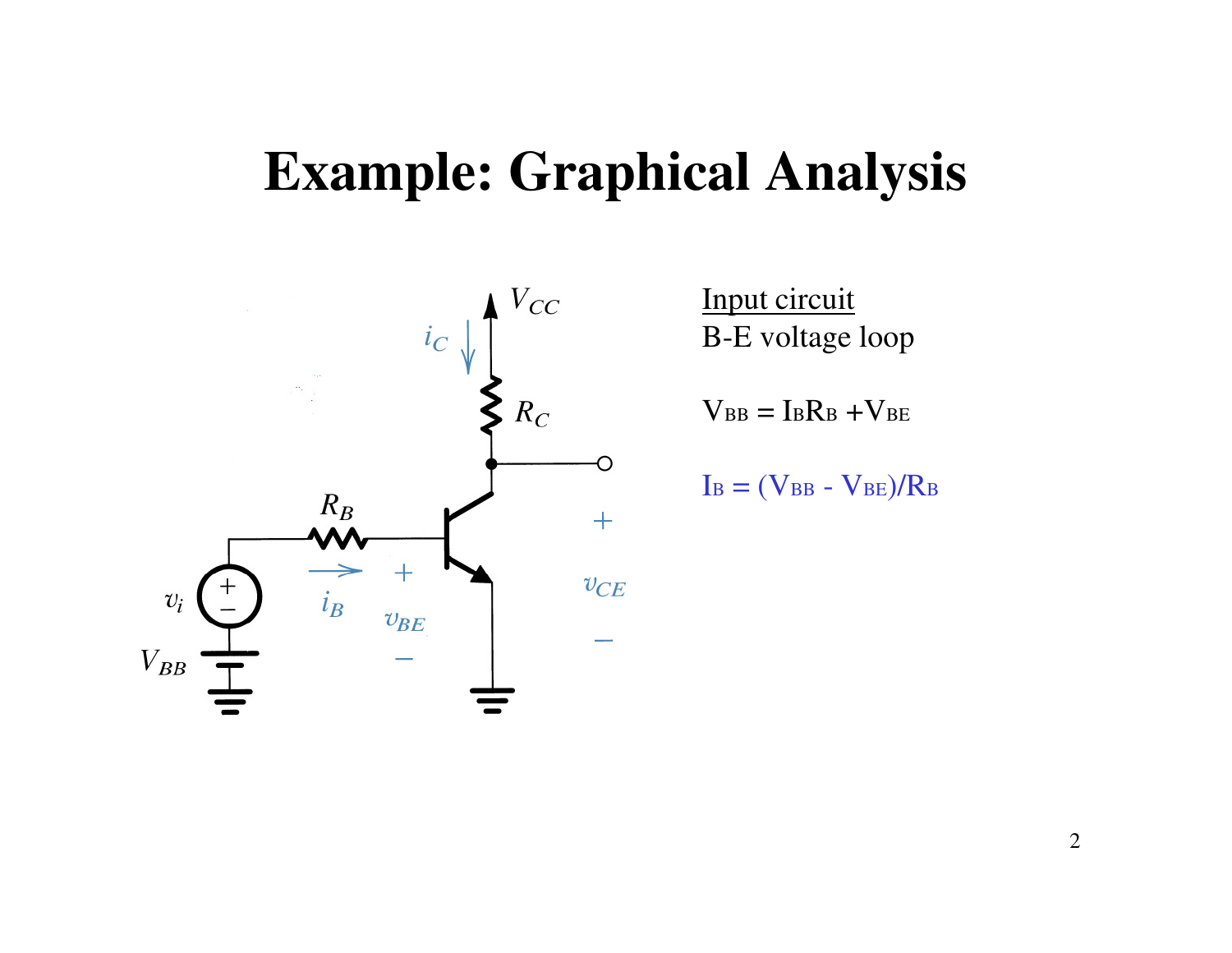#### **Graphical construction of IBand VBE**



 $I_{\text{B}} = (\text{V}_{\text{BB}} - \text{V}_{\text{BE}})/R_{\text{B}}$ 

If  $V_{BE} = 0$ , I<sub>B</sub> =  $V_{BB}/R_B$ 

If  $I_B = 0$ ,  $V_{BE} = V_{BB}$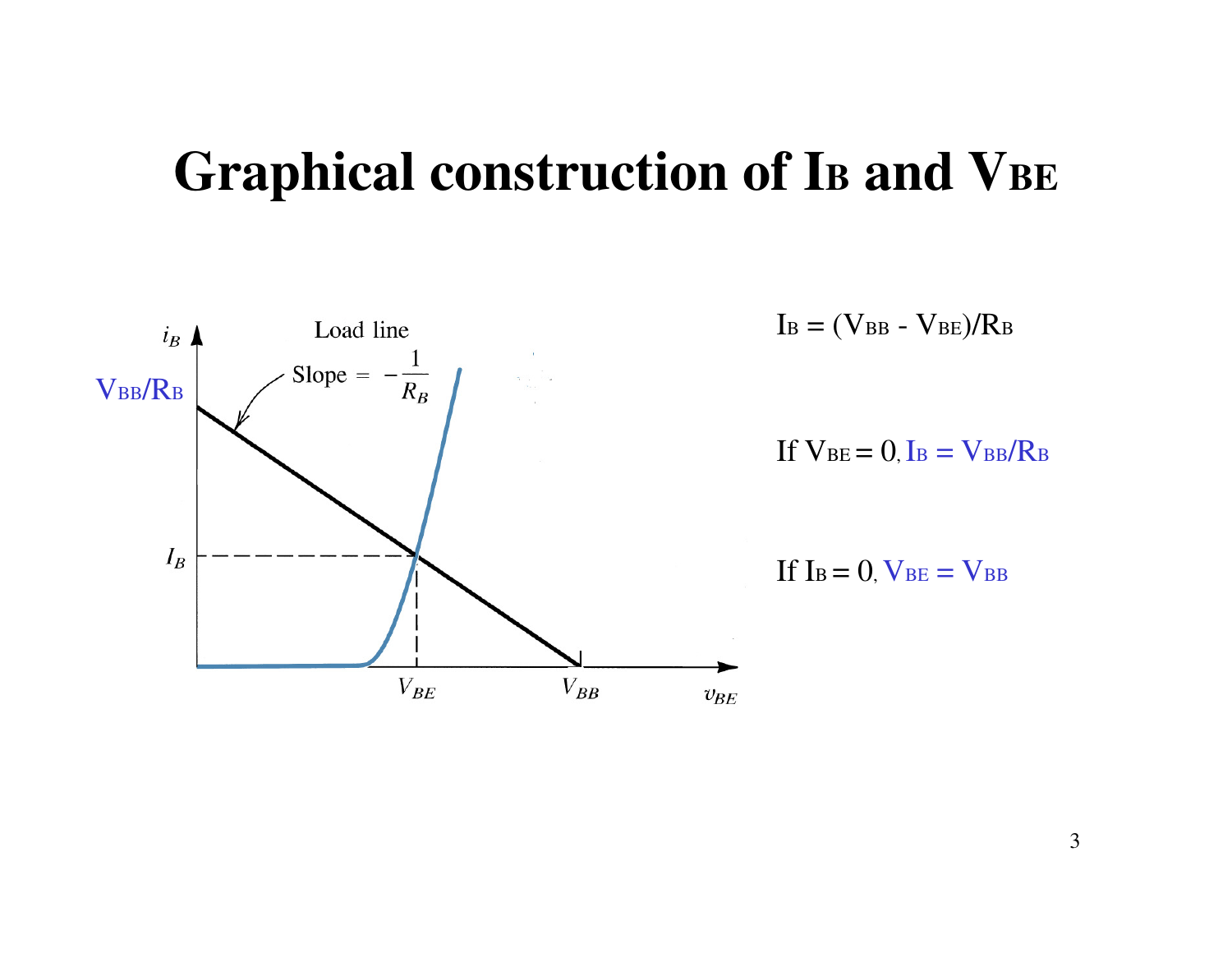#### **Load Line**



Output circuit C-E voltage loop

 $V_{\text{CC}} = \text{I}_{\text{C}}R_{\text{C}} + V_{\text{CE}}$ 

 $I_c = (V_{CC} - V_{CE})/R_C$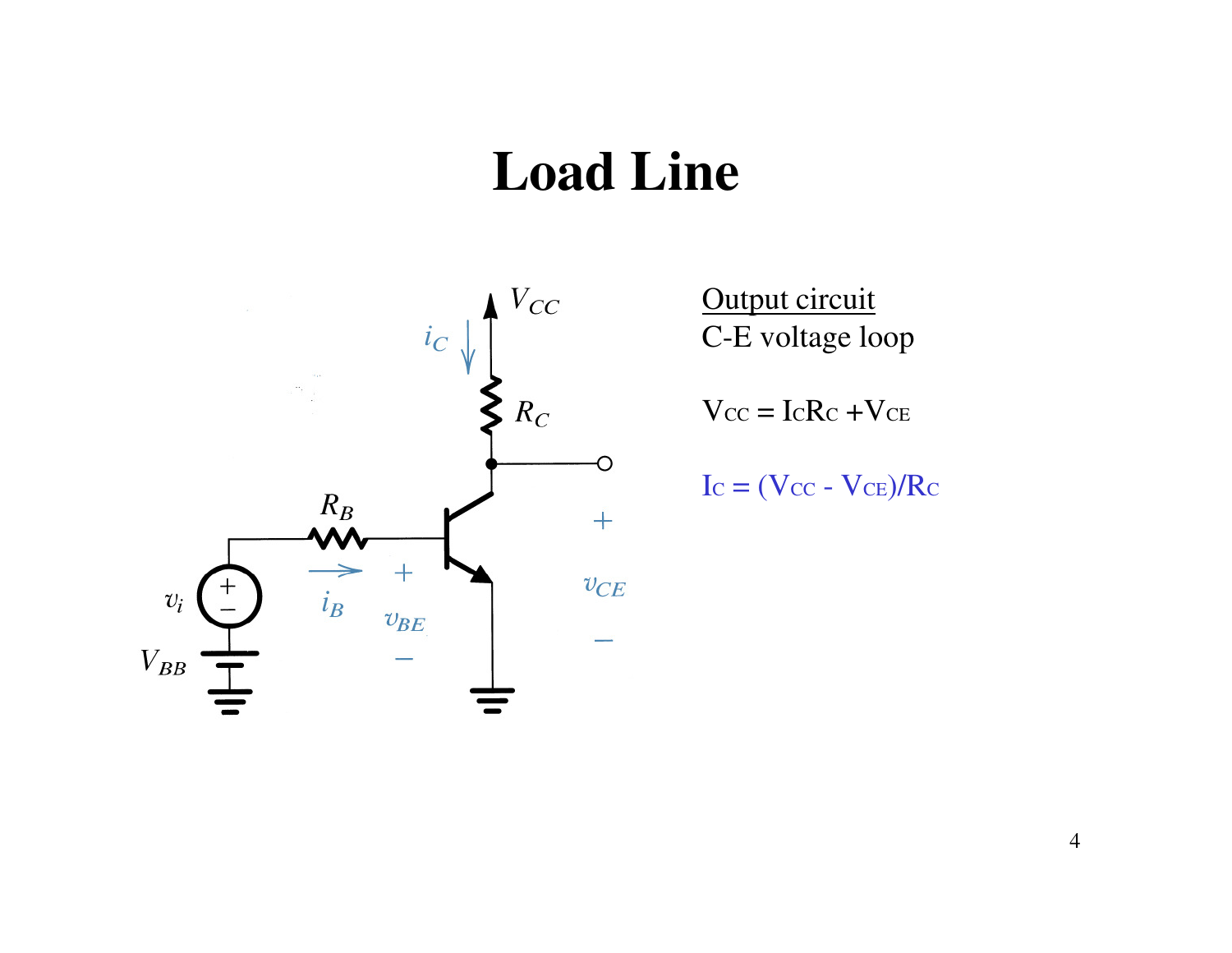#### **Graphical Construction of IC and VCE**

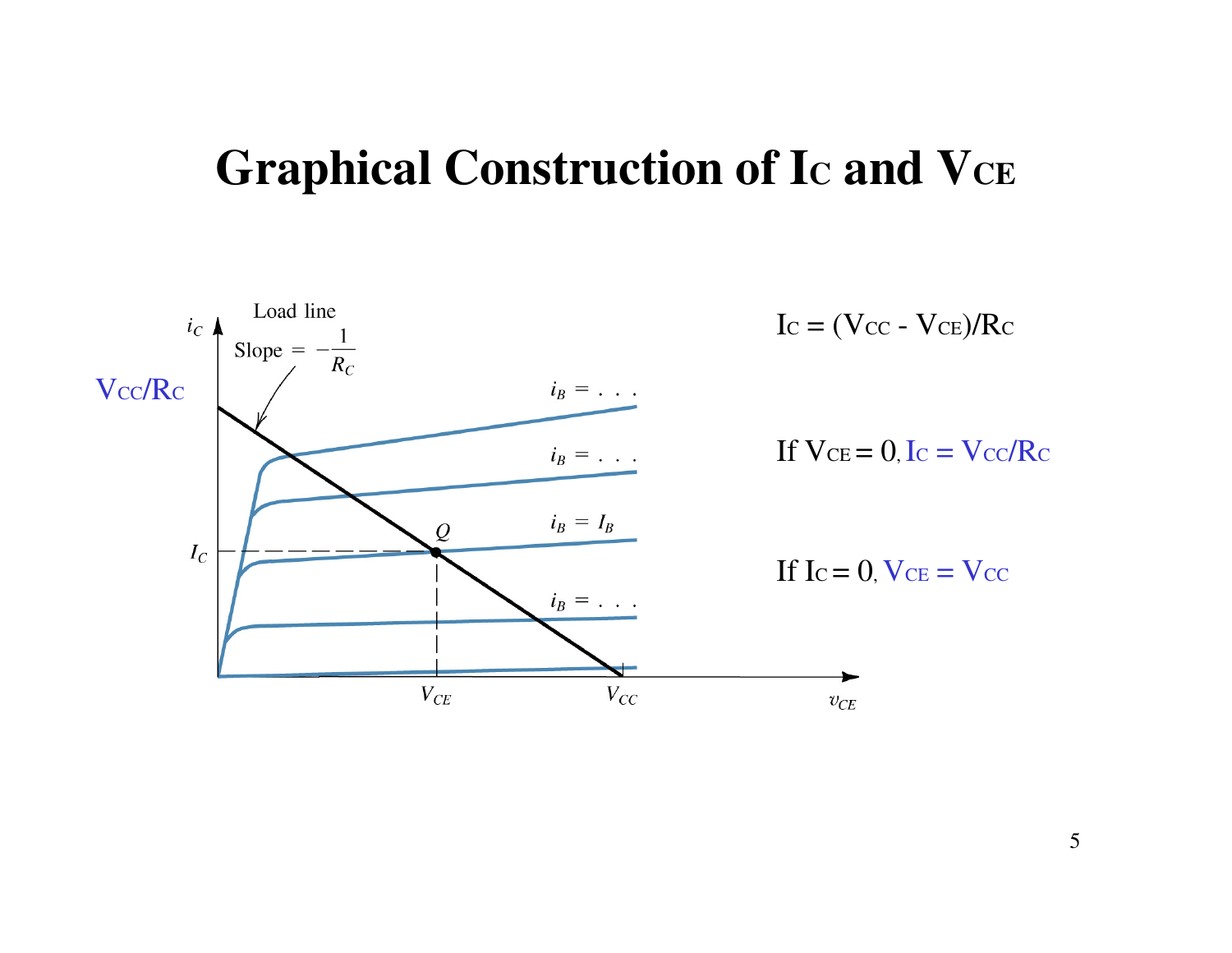#### **Graphical Analysis**

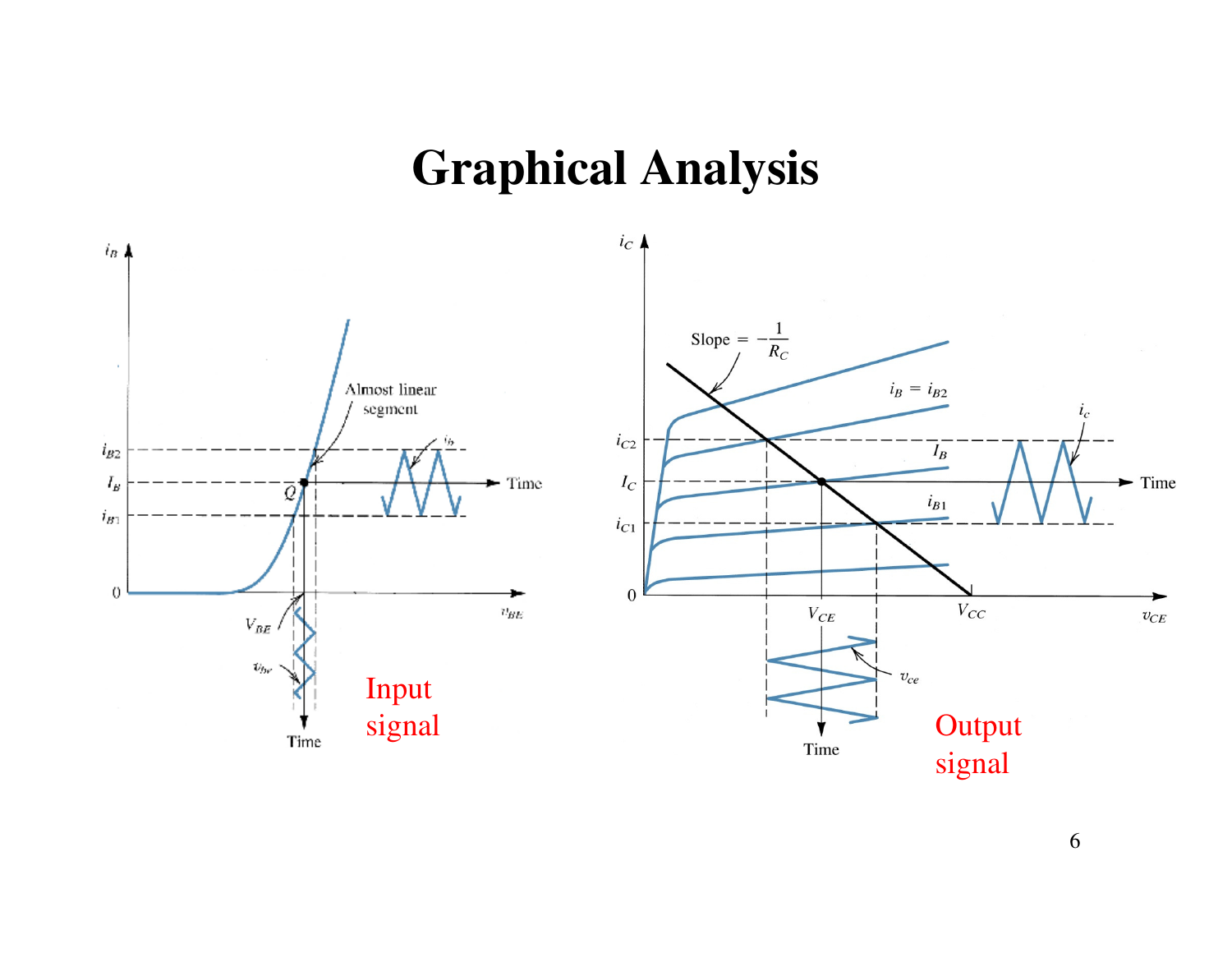## **Bias Point Location Effects**



•Load-line A results in bias point  $Q_A$  which is too close to  $V_{CC}$  and thus limits the positive swing of  $v_{CF}$ .

•Load-line B results in an operating point too close to the saturation region, thus limiting the negative swing of  $v_{CF}$ .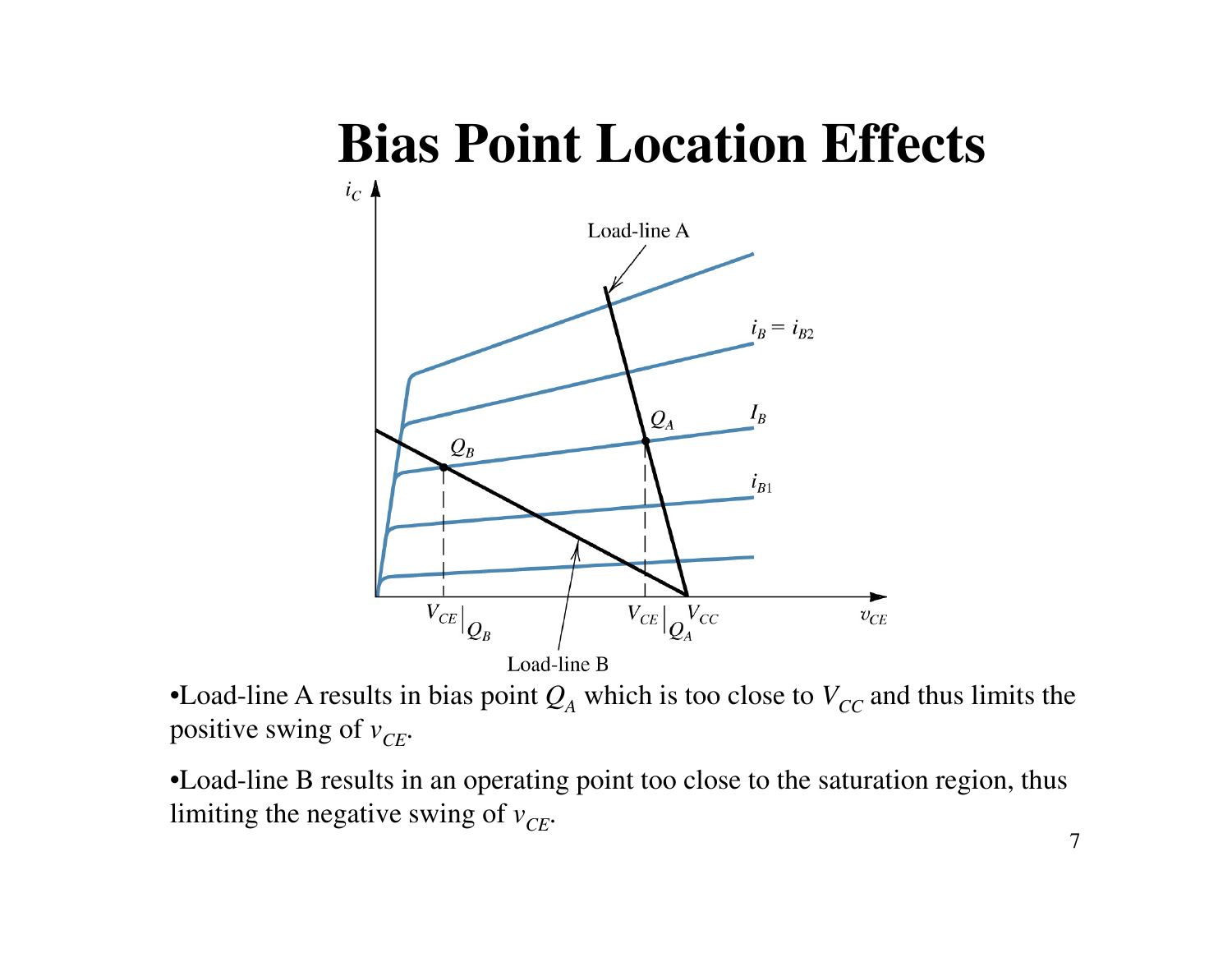## **A Practical BJT Amplifier using Coupling and Bypass Capacitors**



- • AC coupling through capacitors is used to inject an ac input signal and extract the ac output signal without disturbing the DC Q-point
- $\bullet$  Capacitors provide negligible impedance at frequencies of interest and provide open circuits at dc.

In a practical amplifier design,  $C_1$  and *C*<sub>3</sub> are large coupling capacitors or dc blocking capacitors, their reactance (X $_{\rm C}$  $= |Z_C| = 1/\omega C$  at signal frequency is negligible. They are effective open circuits for the circuit when DC bias is considered.

 $C_2$  is a bypass capacitor. It provides a low impedance path for ac current from emitter to ground. It effectively removes  $R_{\mathrm{E}}$  stability) from the circuit when ac  $_{\rm E}$  (required for good Q-point signals are considered.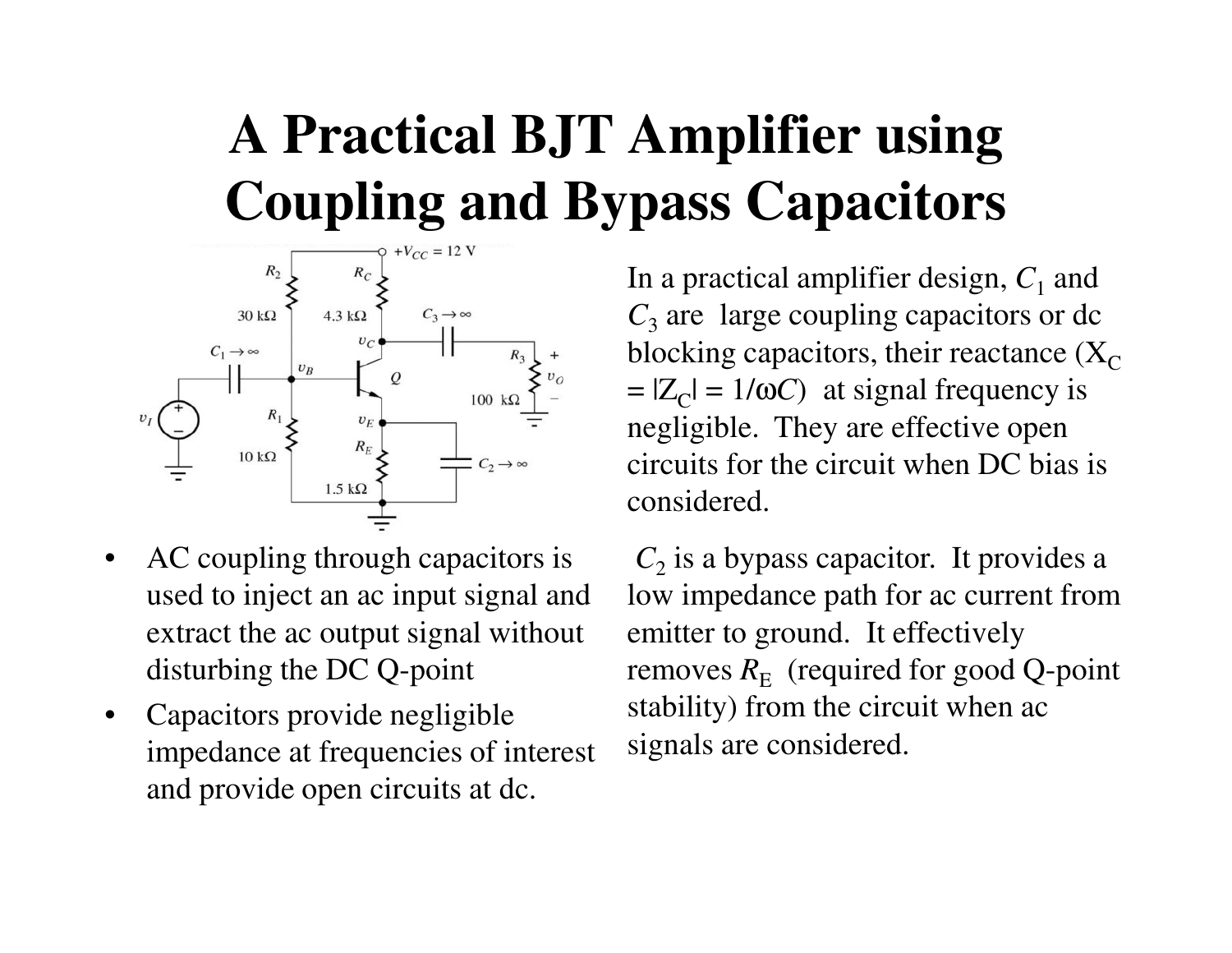## **DC and AC Analysis -- Application of Superposition**

- DC analysis:
	- Find the DC equivalent circuit by replacing all capacitors by open circuits and inductors (if any) by short circuits.
	- Find the DC Q-point from the equivalent circuit by using the appropriate large-signal transistor model.
- AC analysis:
	- Find the AC equivalent circuit by replacing all capacitors by short circuits, inductors (if any) by open circuits, dc voltage sources by ground connections and dc current sources by open circuits.
	- Replace the transistor by its small-signal model (to be developed).
	- Use this equivalent circuit to analyze the AC characteristics of the amplifier.
	- Combine the results of dc and ac analysis (superposition) to yield the total voltages and currents in the circuit.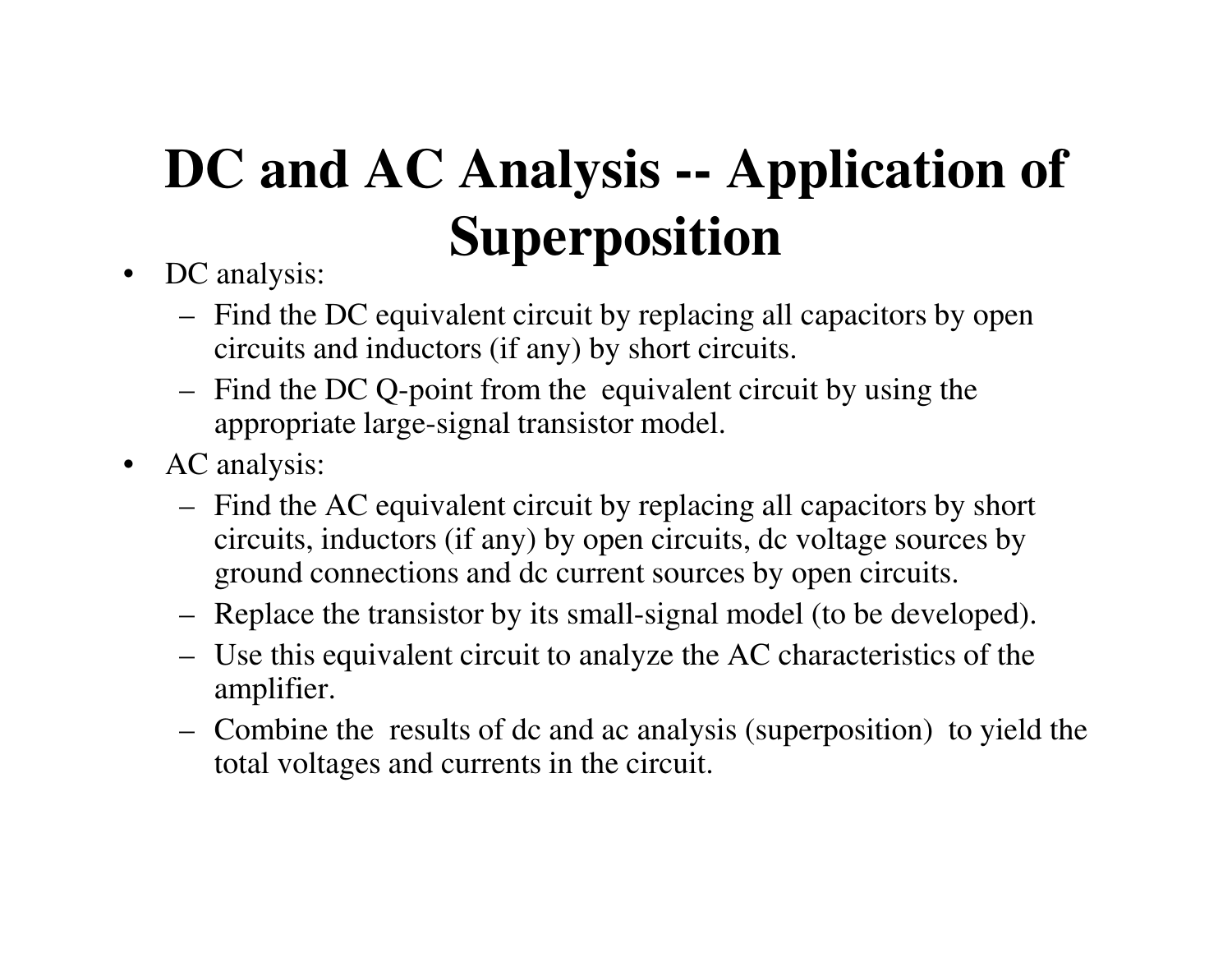#### **DC Equivalent for the BJT Amplifier**



 $\bullet$  All capacitors in the original amplifier circuit are replaced by open circuits, disconnecting  $v_I$ ,  $R_I$ , and  $R_3$  from the circuit and leaving  $R_E$ intact. The the transistor *Q* will be replaced by its DC model.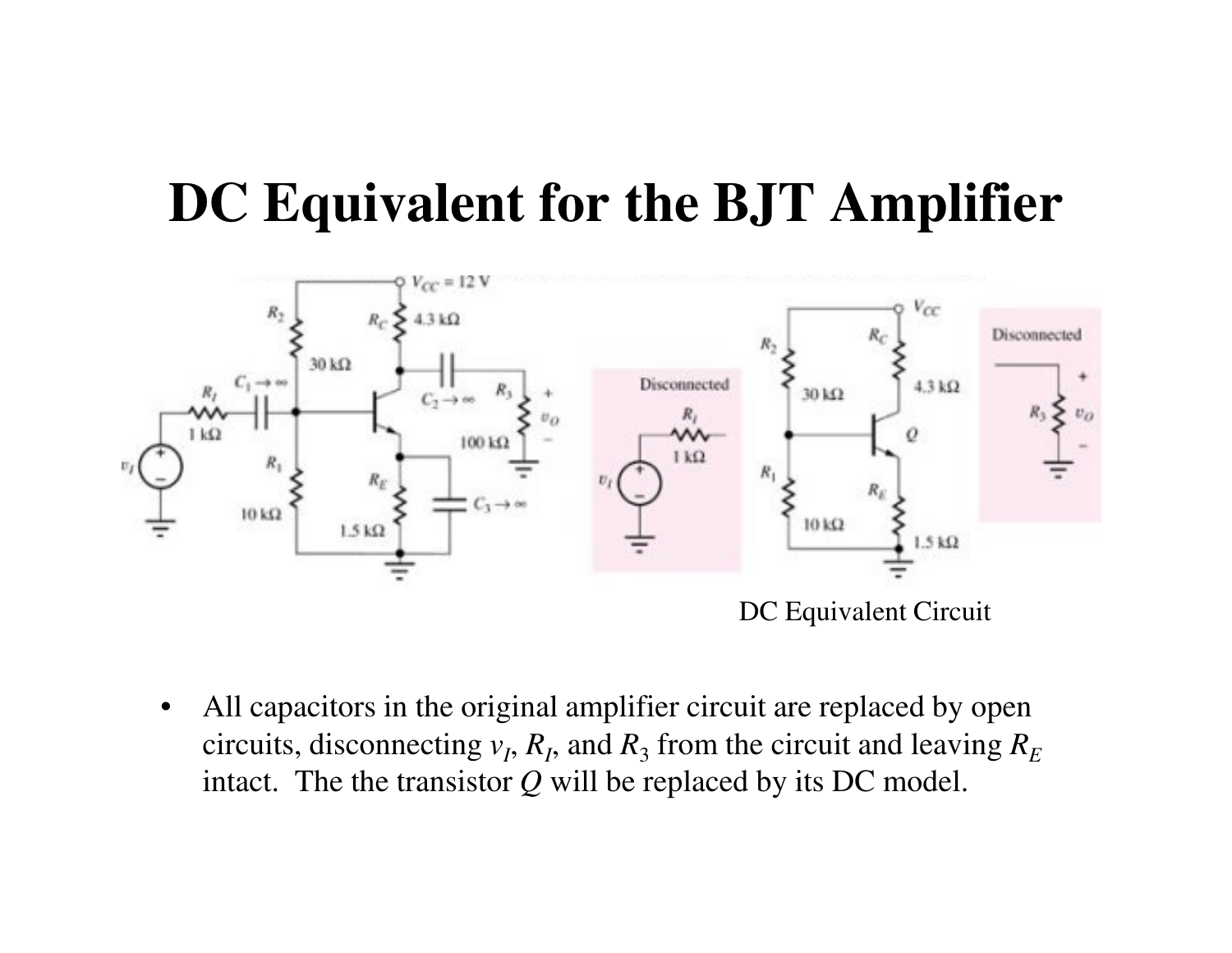## **AC Equivalent for the BJT Amplifier**



• The coupling and bypass capacitors are replaced by short circuits. The DC voltage supplies are replaced with short circuits, which in this case connect to ground.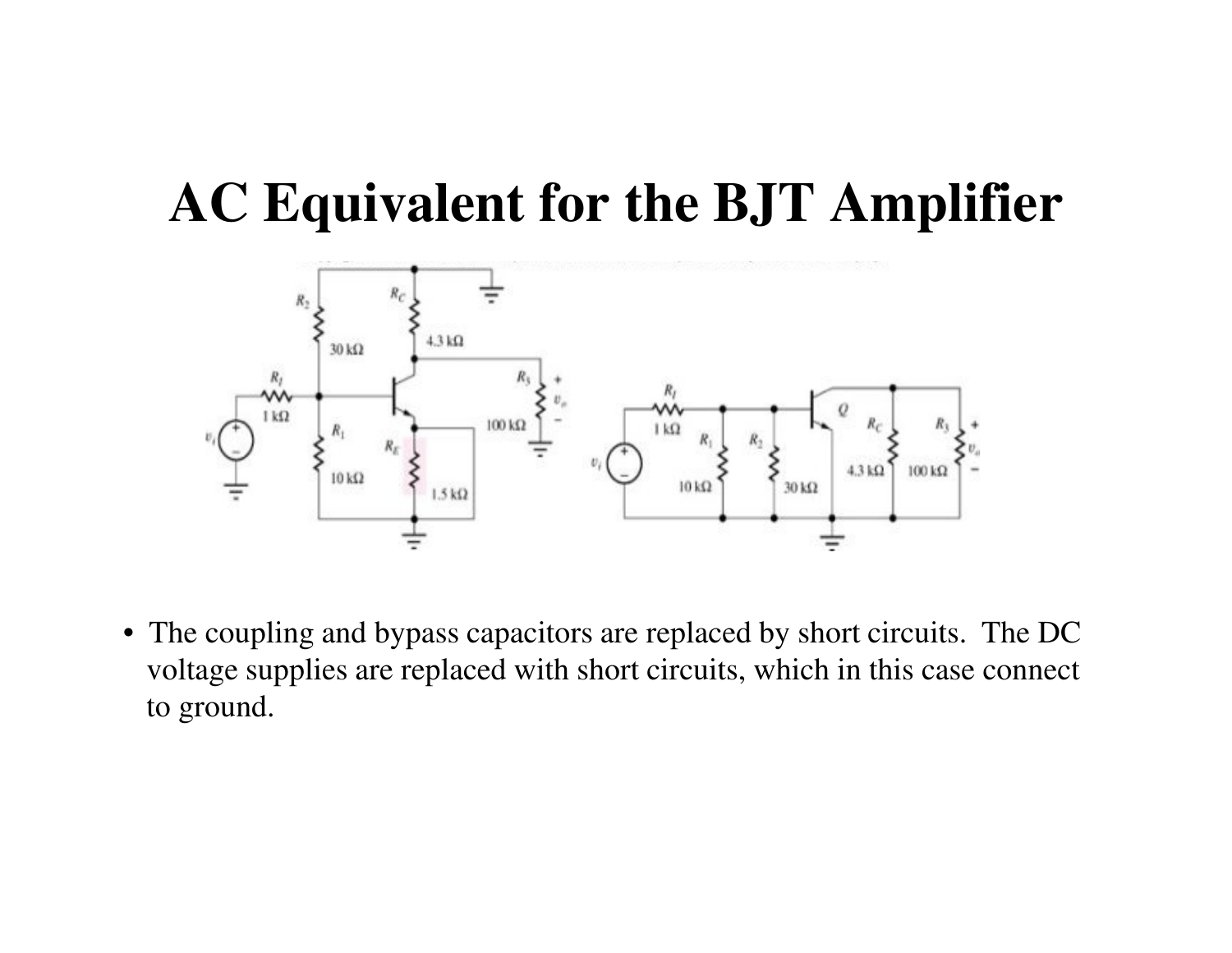#### **AC Equivalent for the BJT Amplifier (contd.)**



• By combining parallel resistors into equivalent  $R_B$  circuit above is constructed. Here, the transistor will be replaced by its $_B$  and  $R$ , the equivalent AC equivalent small-signal AC model (to be developed).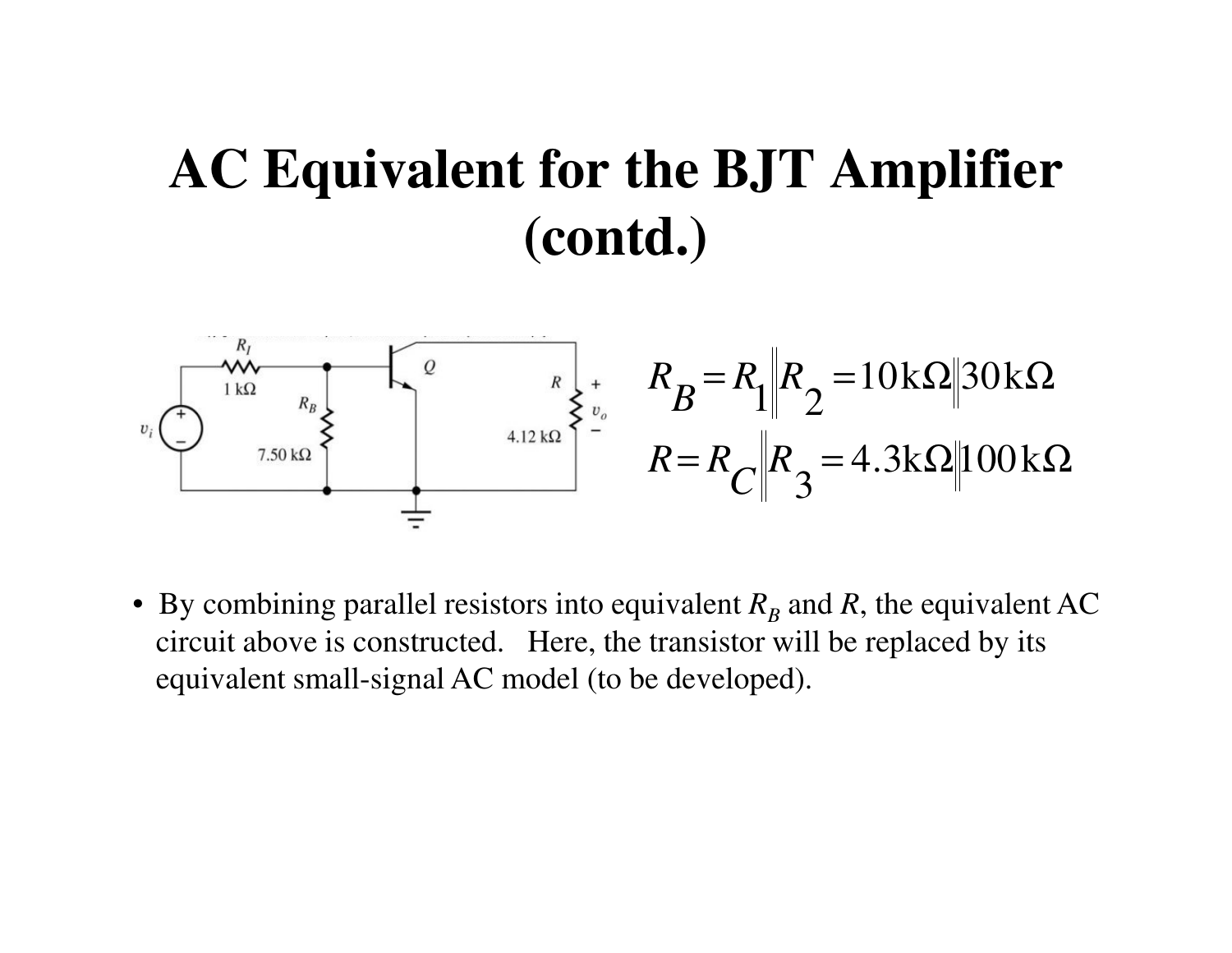## **Hybrid-Pi Small-Signal AC Model for the BJT**



- • The hybrid-pi small-signal model is the intrinsic lowfrequency representation of the BJT.
- • The small-signal parameters are controlled by the Q-point and are independent of the geometry of the BJT.

Transconductance:

$$
g_m = \frac{I_C}{V_T} \approx 40 I_C
$$

Input resistance:

$$
r_{\pi} = \frac{\beta_o V_T}{I_C} = \frac{\beta_o}{g_m}
$$

Output resistance:

$$
r_o = \frac{V_A + V_{CE}}{I_C}
$$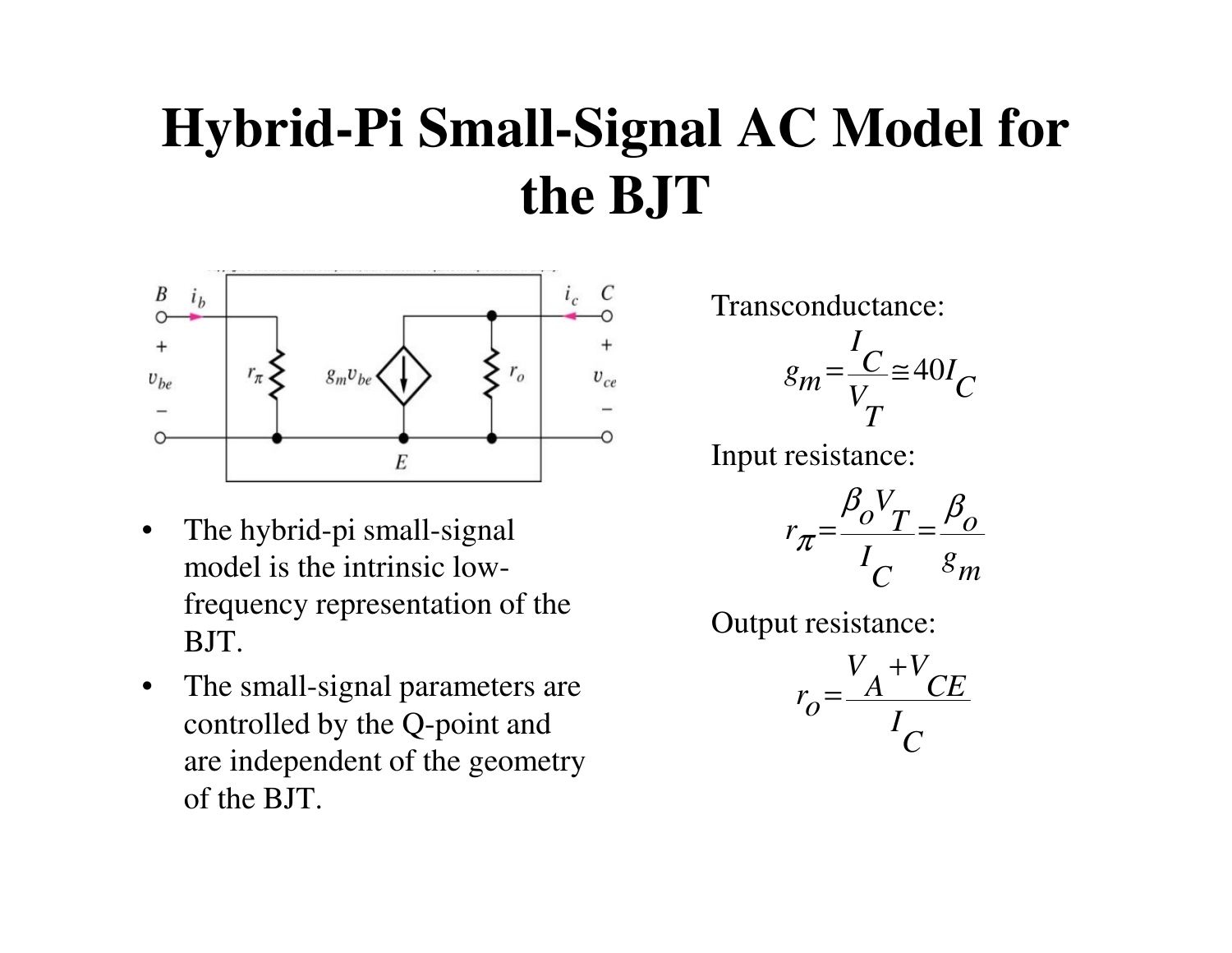## **Equivalent Forms of the Small-signal Model for the BJT**



•The voltage-controlled current source  $g_m v_{be}$  can be transformed into a current-controlled current source,

$$
v_{be} = i_b r_{\pi} = i_b \frac{\beta_o}{g_m}
$$
  
\n
$$
\therefore g_m v_{be} = g_m i_b r_{\pi} = \beta_o i_b
$$
  
\n
$$
i_c = g_m v_{be} + \frac{v_{ce}}{r_o} \approx g_m v_{be} = \beta_o i
$$

*b*

•The basic relationship  $i_c = \beta i_b$  is useful in both dc and ac analysis when the BJT is biased in the forward-active region.